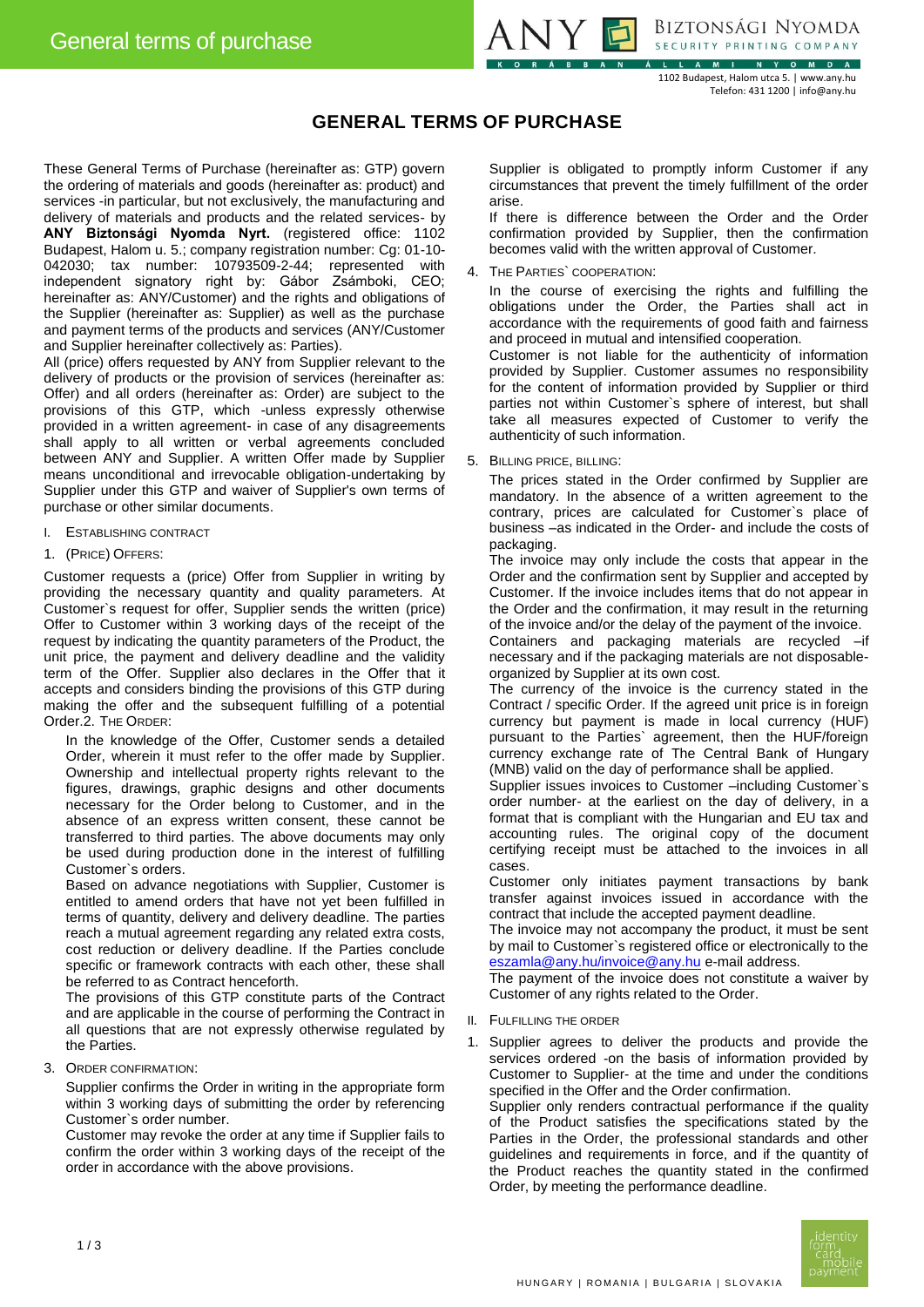Supplier acknowledges that Customer receives the Product with quantity and quality reservation, and accordingly Customer`s signature and stamp upon receipt do not mean that the Product has been accepted in terms of quantity and quality. Customer reserves the right to bring quality or quantity complaints until it begins to use the Product. 2. PLACE OF PERFORMANCE:

Unless otherwise agreed, the place of performance is Customer`s registered office or place of business indicated in the Order.

3. PERFORMANCE DEADLINE:

The delivery deadlines stated in the Order confirmation are mandatory, except if the Parties otherwise agree in a prior written agreement.

Supplier is obligated to promptly inform Customer in writing if any circumstances that prevent the timely fulfillment of the order arise.

Deliveries must be made on workdays, during regular business hours, that is, Monday to Friday between 8 am and 4 pm.

4. PRODUCT PACKAGING:

Supplier guarantees that the products specified in the Order in particular but not exclusively hazardous goods- will be packaged adequately (by protecting their condition and protection against theft) and labeled in accordance with the applicable laws and other regulations.

Supplier is responsible for the accuracy and completeness of the accompanying documents, the proper transport vehicles and routes and for obtaining any necessary entry permits.

Customer does not pay any packaging fees, only if it is stipulated in the Order.

5. EMPLOYMENT OF SUBCONTRACTORS:

Supplier is entitled to employ subcontractors. Notwithstanding this authorization, Supplier bears direct liability to Customer for its obligations, including the obligations that it subcontracted. At Customer`s relevant request, Supplier shall inform Customer of any subcontractors Supplier intends to involve in performance. Customer reserves the right to exclude the employment of specific subcontractors.

6. MEANS OF PRODUCTION:

Supplier is required to use the tools provided by Customer only for the manufacturing of Products subject to the Order. Supplier shall carry out -at its own cost- the potentially necessary maintenance and inspection works as well as the care and repair works of the tools owned by Customer.

7. TRANSPORT, TRANSPORT DOCUMENTS:

In the absence of other written document in force, deliveries shall be made DAP (Incoterms 2010) to the place of destination stated in the Order. If the Parties agree to the secure transportation of the Product, its extra costs shall be borne by Customer.

All shipments shall be accompanied by delivery note, packing list, bill of lading and the quality certificate of the Product.

During the receipt of raw materials of security products and unfinished products, the conditions of itemized quantitative and qualitative acceptance shall be met by Supplier by providing the appropriate documents.

8. REPORTING OBLIGATION IN THE EKAER SYSTEM:

The Parties acknowledge that during the performance of the Contract they shall act in full compliance with the legal regulations in force, such as in particular, their statutory obligations established regarding the Electronic Trade and Transport Control System (EKAER). Supplier shall provide Customer with the data specified by law that are relevant to EKAER –in the format and with the content expected by Customer- before or upon the commencing of shipping.

Supplier shall fulfil its data provision obligation by sending data on workdays, during regular business hours, that is, Monday to Friday between 8 am and 4 pm to the [ekaer@any.hu](mailto:ekaer@any.hu) address.

9. TRANSPORT DELAY:

In case of transport delays, Customer shall be entitled to apply all statutory legal consequences of default and enforce its relevant rights. Customer shall in particular be entitled to set an extended deadline, and if the extended deadline passes without results, to claim the damage sustained as the result of the delay in addition to demand performance, or to claim compensation for non-performance instead of performance, or to withdraw from the contract.

10. PRODUCT LIABILITY:

Supplier guarantees that the product manufactured and/or sold by it complies with the quantitative and qualitative criteria stated in the Order and the confirmation. If defective product is delivered, Supplier must first replace the product.

11. PAYMENT TERMS:

Customer will make payments after making delivery or providing the service by bank transfer. The general payment deadline - in the absence of an agreement providing otherwise - is 14 days by applying a 3% discount, or 60 days without any deduction, counted from the receipt of the invoice.

12.PENALTY:

Supplier is liable to pay penalty in the event that it renders late performance, fails to meet by the relevant deadline its data provision obligation necessary for performance, renders defective performance, or if performance became impossible (frustration of performance).

The base of the penalty is the gross contract price.

The rate of penalty:

- in the event of late performance or failure to meet the data provision obligation 0.5% / day;
- in the event of defective performance or the frustration of performance 20%.

Customer is entitled to deduct its claim for penalty from the consideration it must pay to Supplier.

- III. MISCELLANEOUS PROVISIONS
- 1. RESERVATION OF TITLE:

If Customer purchases Supplier's product for commercial purposes, it must ensure that during the retention of title the product is stored without compromising its quality. During the period of retaining title, all risks associated with the loss or destruction of the product and liability for damage to the condition of the product shall be borne by Customer.

This also applies to manufacturing equipment necessary for executing the task, which has been produced by other contractors on behalf of Supplier.

2. CONFIDENTIALITY:

The Parties are required to handle the presented and submitted documents, as well as the information they acquire, as business secrets.

Ownership and intellectual property rights relevant to the figures, drawings, graphic designs and other documents necessary for making the Order belong to Customer, and in the absence of an express written consent, these cannot be transferred to third parties.

Customer transfers this information directly to the "end user" designated by Supplier by providing protection to the information that is adequate for its classification (e.g. encrypting). Such data transfers must always be documented as required by Customer`s interest and later be managed to serve the best interest of Customer. As a general rule, Supplier shall delete all data following performance.

Supplier shall indicate in its price offer the name and contact details of the person designated by Supplier who is entitled